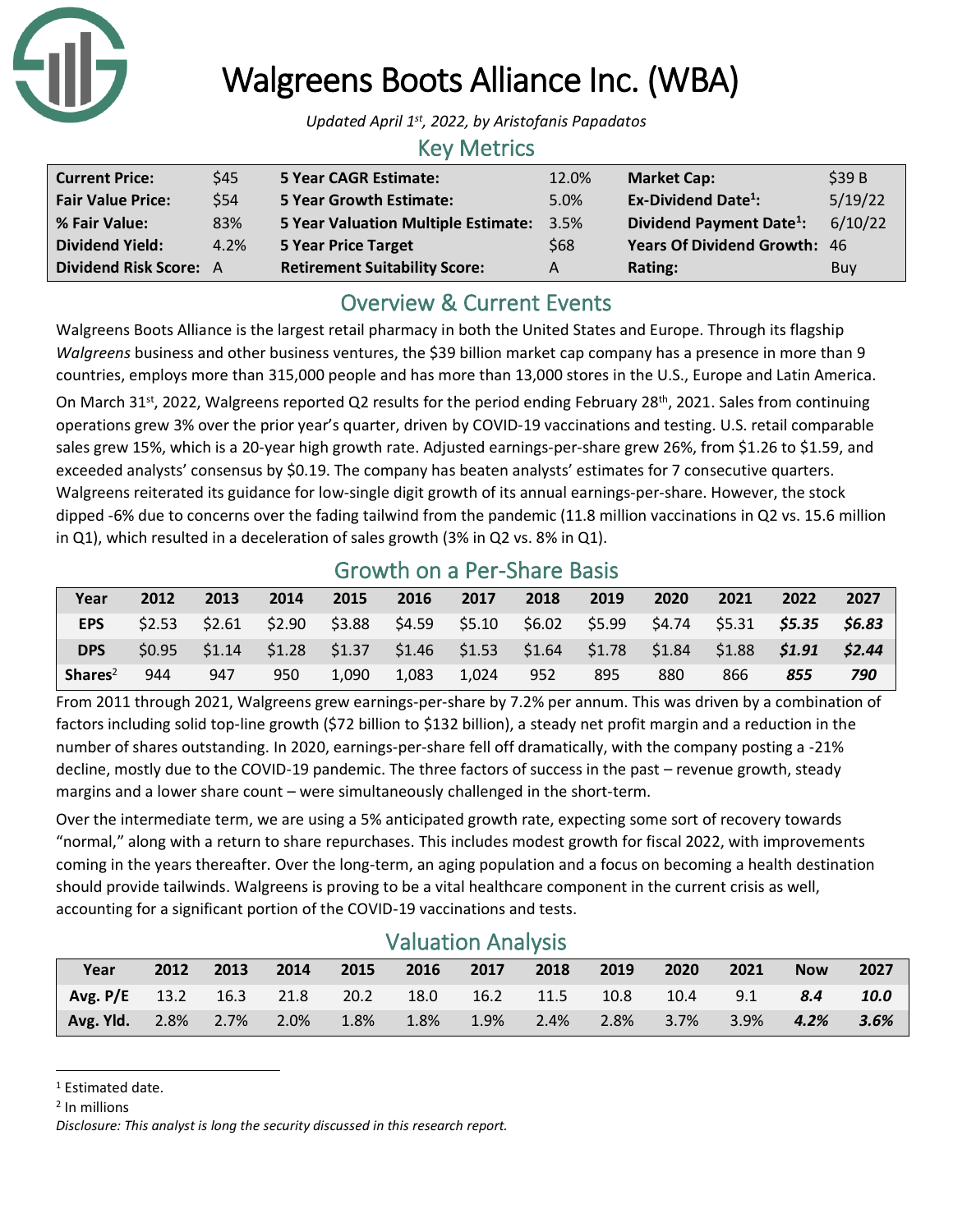

# Walgreens Boots Alliance Inc. (WBA)

#### *Updated April 1 st, 2022, by Aristofanis Papadatos*

During the past decade, shares of Walgreens have traded with an average price-to-earnings ratio of about 15. However, this was during a time when the company's growth rate was much more robust. We have reduced this fair value multiple, to 10 times earnings, to better reflect a slower anticipated growth rate moving forward. The current price-toearnings ratio of 8.4 implies a valuation tailwind of 3.5% per year over the next five years.

Meanwhile, the stock offers a generous 4.2% dividend. Walgreens has raised its dividend for 46 consecutive years. Even with an expectation of slowing earnings growth, with a modest payout ratio, there is ample room for the dividend to continue to grow for many more years.

#### Safety, Quality, Competitive Advantage, & Recession Resiliency

| Year   |     | 2012 2013 | 2014 | 2015 2016 2017 2018 2019 2020 |  |          |     |        |     | $2021$ 2022 | 2027 |
|--------|-----|-----------|------|-------------------------------|--|----------|-----|--------|-----|-------------|------|
| Payout | 38% | $44\%$    |      | 44% 35% 32%                   |  | 30%  27% | 30% | $39\%$ | 35% | $-36\%$     | 36%  |

Walgreens' competitive advantage lies in its vast scale and network in an important and growing industry. The payout ratio remains reasonable and should continue to add an income ballast for investors. Furthermore, despite the reduced earnings in 2020, it should be noted that Walgreens has put together a very strong record in good times or bad. Walgreens' earnings dipped just -6.9% in 2009, as an illustration.

## Final Thoughts & Recommendation

Walgreens has proven to be an exceptional company over the years. The dividend track record is excellent and earnings growth has been solid. We expect the stock to offer a 12.0% average annual return over the next five years thanks to 5% growth, a 4.2% starting yield and a 3.5% valuation tailwind. We thus rate the stock as a buy.



# Total Return Breakdown by Year

*Disclosure: This analyst is long the security discussed in this research report.*